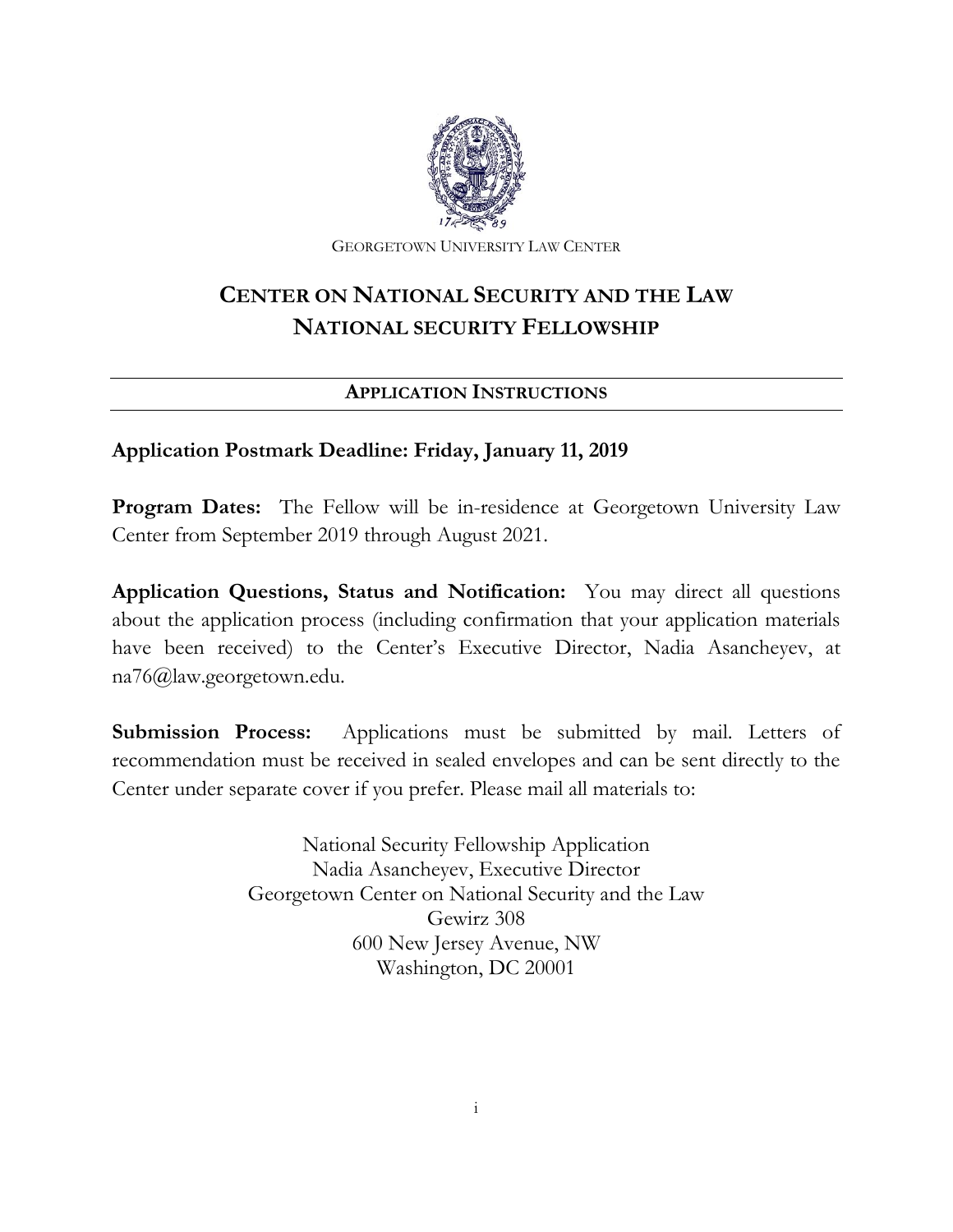#### **Required Application Materials:**

- o **Application Form** Available below.
- o **Curriculum Vitae**
- o **Research Proposal/Scholarly Agenda** The Scholarly Agenda should be approximately 5 – 10 pages in length and should describe the project or projects you expect to accomplish as a Fellow. A successful agenda succinctly states the intended thesis or argument you hope to advance in each proposed piece of scholarship, and may also suggest possible connections between projects if more than one project is contemplated. The Research Agenda should convey scholarly intent and potential but need not be footnoted, nor are bibliographies expected. Please preface your agenda with an **Executive Summary** (one page or less) of your primary proposed research project.
- o **Personal Statement [optional]** The Personal Statement should be approximately two pages and is your opportunity to describe your background, professional goals, or other personal information you feel is relevant to your candidacy.
- o **Published Works or Writing Sample** Please provide copies of any legal scholarship, including student notes, that you have published. If you have not published any scholarship, please send a writing sample.
- o **Transcripts** Please include official transcripts for your undergraduate, J.D., and any other degrees you have earned.
- o **Two Letters of Recommendation** Your letters of recommendation should preferably be written by law professors, but if this is not possible, letters from other professors or professional references are acceptable. Letters of recommendation may be sent directly from recommenders.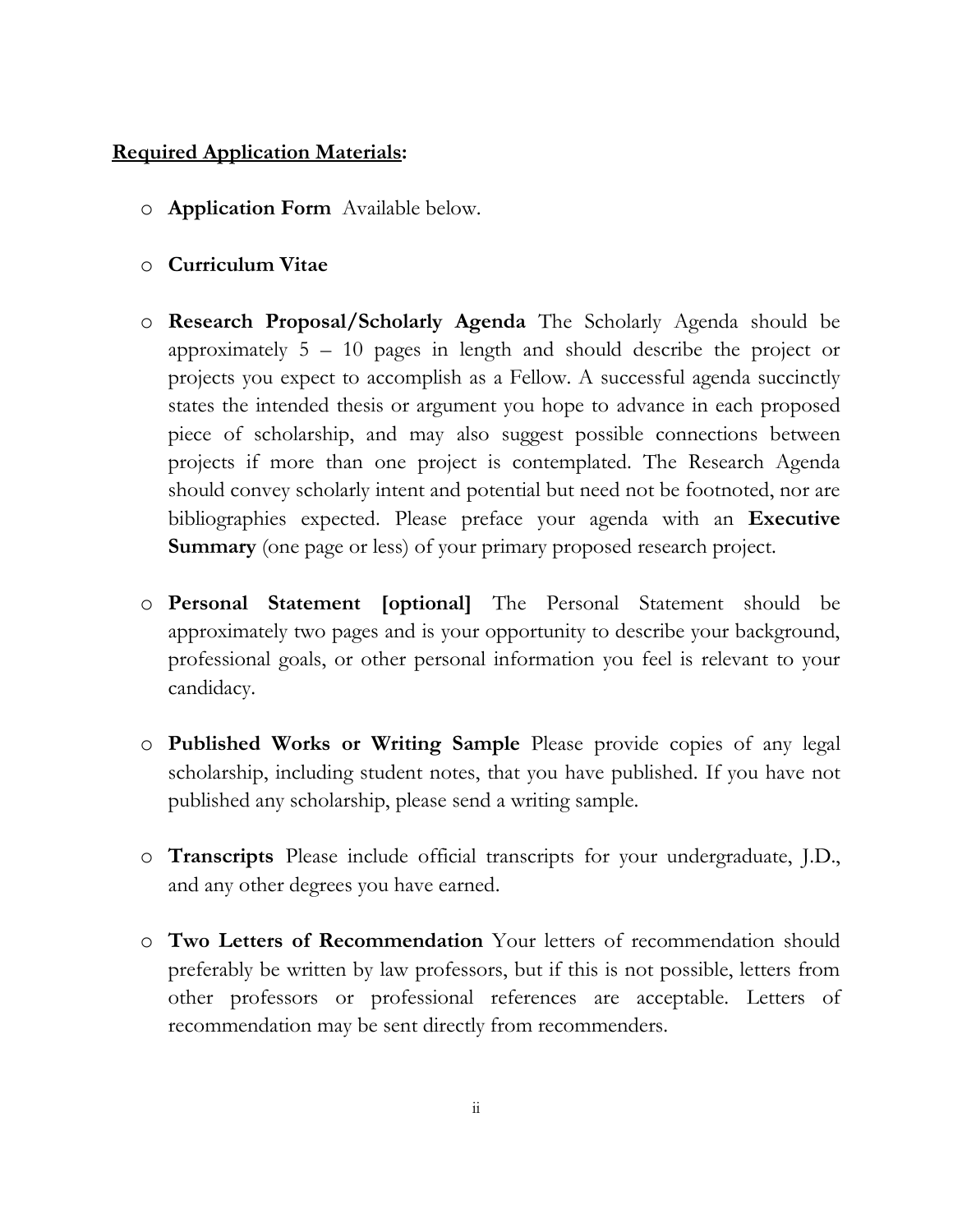

GEORGETOWN UNIVERSITY LAW CENTER

# **GEORGETOWN LAW RESEARCH FELLOWSHIP NATIONAL SECURITY FELLOW**

### **APPLICATION FORM**

### **Please complete and include as the first page of your application packet.**

| Mailing Address         |  |
|-------------------------|--|
|                         |  |
|                         |  |
|                         |  |
|                         |  |
| Phone No.               |  |
|                         |  |
| Country of Citizenship: |  |
|                         |  |
|                         |  |
|                         |  |
|                         |  |
|                         |  |
|                         |  |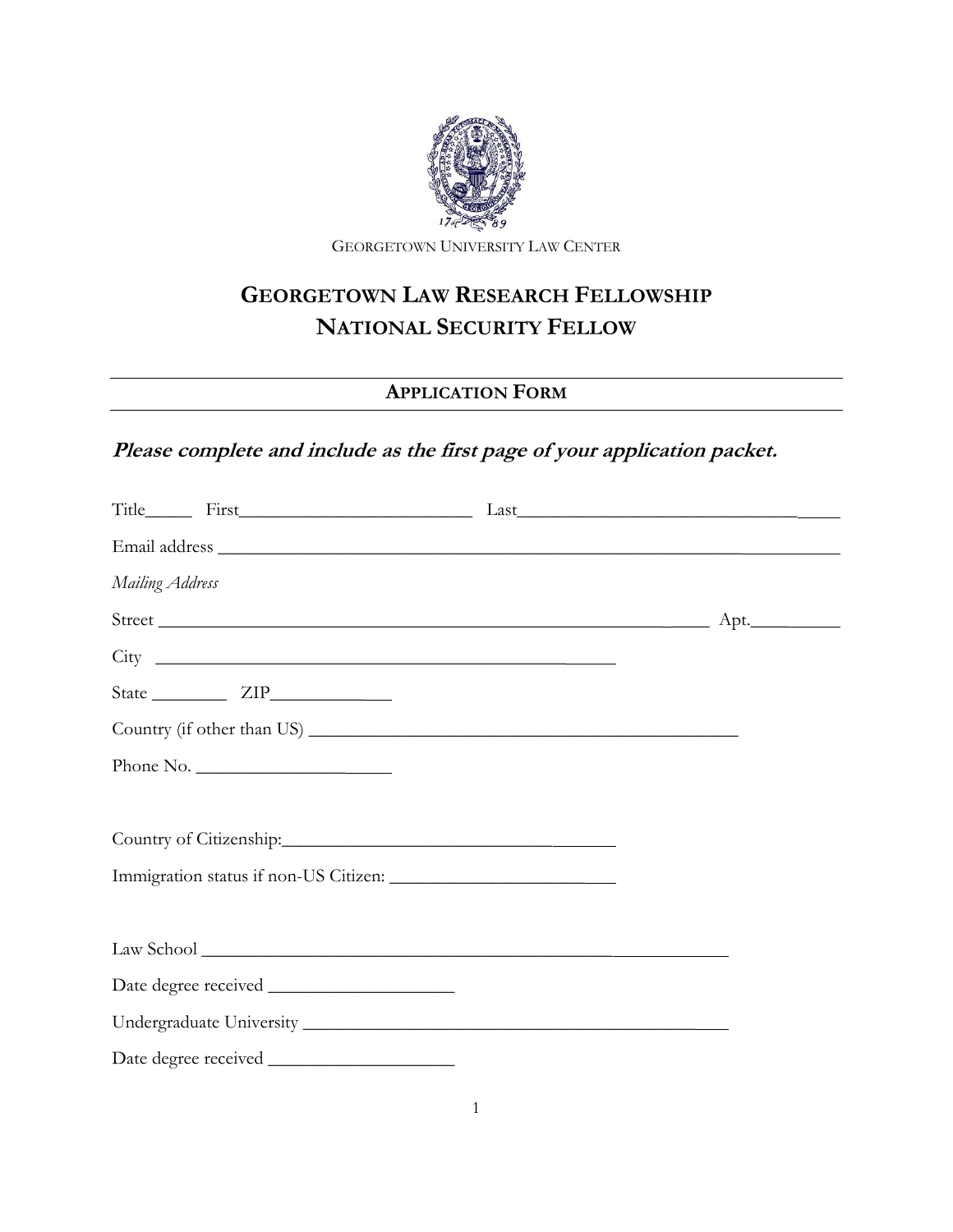Other graduate school(s); name(s) and date(s) of degree(s) received:

Your letters of recommendation will arrive

 $\square$  in this application packet

 $\Box$  directly from recommenders

Primary areas of interest for research and teaching:

Have you ever applied for admission to Georgetown Law? If so, when?

\_\_\_\_\_\_\_\_\_\_\_\_\_\_\_\_\_\_\_\_\_\_\_\_\_\_\_\_\_\_\_\_\_\_\_\_\_\_\_\_\_\_\_\_\_\_\_\_\_\_\_\_\_\_\_\_\_

Have you taken a bar exam and been admitted to practice? If yes, in what state(s) and when?

\_\_\_\_\_\_\_\_\_\_\_\_\_\_\_\_\_\_\_\_\_\_\_\_\_\_\_\_\_\_\_\_\_\_\_\_\_\_\_\_\_\_\_\_\_\_\_\_\_\_\_\_\_\_\_\_\_\_\_\_\_\_\_\_\_\_\_\_\_\_\_\_\_\_\_\_

\_\_\_\_\_\_\_\_\_\_\_\_\_\_\_\_\_\_\_\_\_\_\_\_\_\_\_\_\_\_\_\_\_\_\_\_\_\_\_\_\_\_\_\_\_\_\_\_\_\_\_\_\_\_\_\_\_\_\_\_\_\_\_\_\_\_\_\_\_\_\_\_\_\_\_\_

\_\_\_\_\_\_\_\_\_\_\_\_\_\_\_\_\_\_\_\_\_\_\_\_\_\_\_\_\_\_\_\_\_\_\_\_\_\_\_\_\_\_\_\_\_\_\_\_\_\_\_\_\_\_\_\_\_\_\_\_\_\_\_\_\_\_\_\_\_\_\_\_\_\_\_\_

\_\_\_\_\_\_\_\_\_\_\_\_\_\_\_\_\_\_\_\_\_\_\_\_\_\_\_\_\_\_\_\_\_\_\_\_\_\_\_\_\_\_\_\_\_\_\_\_\_\_\_\_\_\_\_\_\_\_\_\_\_\_\_\_\_\_\_\_\_\_\_\_\_\_\_\_

#### **If the answer to any of the following questions is yes, please attach an explanation.**

Have you ever failed a bar examination? \_\_\_\_\_\_\_\_

Have you ever been subject to any academic or disciplinary actions, or are charges pending at any school or college?

Have you ever been suspended or disbarred?

Have you ever been convicted of any criminal offense? \_\_\_\_\_\_\_

Is any charge pending against you for any crime other than a traffic violation?

Have you ever been separated from a branch of the armed forces of the U.S. under conditions other than favorable? \_\_\_\_\_\_\_